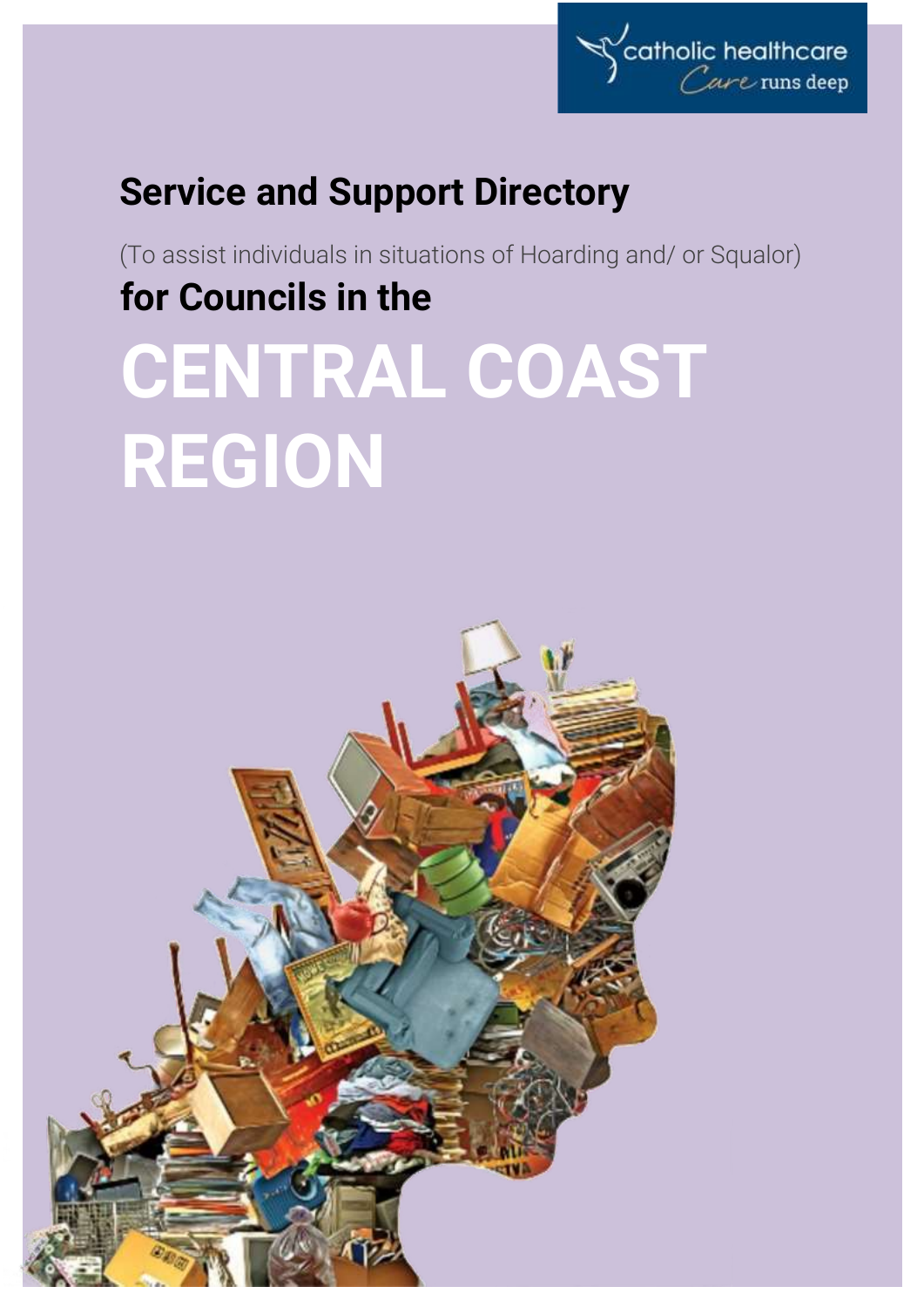

### Councils within the Central Coast Region

- [Lake Macquarie City Council](http://www.lakemac.com.au/)
- [Central Coast Council](https://www.centralcoast.nsw.gov.au/)

To assist individuals holistically, comprehensively and provide an opportunity to succeed, a variety of supports are required.



*Service and Support Directory – CENTRAL COAST* 2021 Catholic Healthcare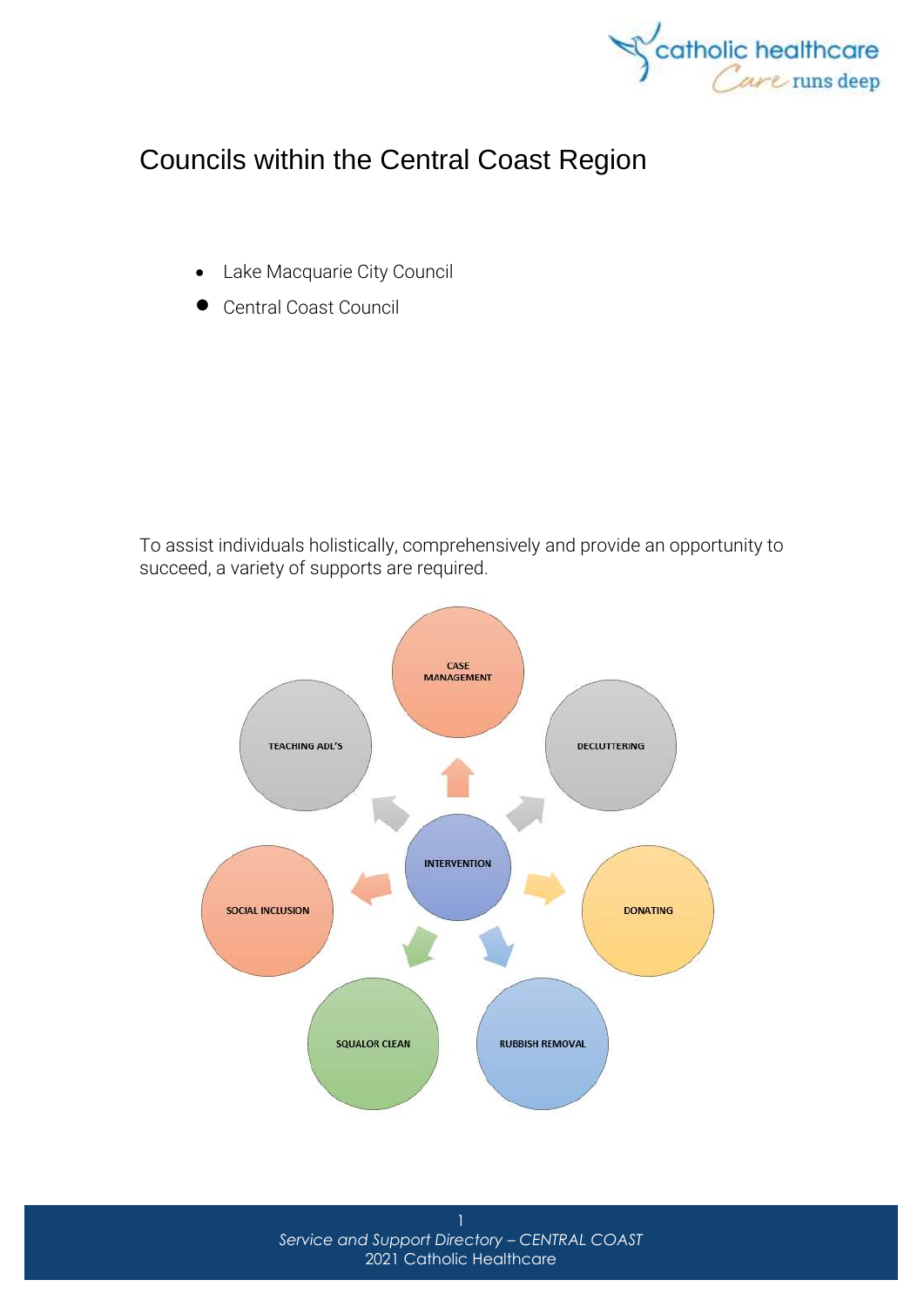

#### Contents:

| 1. Case Management            | page 3  |
|-------------------------------|---------|
| 2. Decluttering               | page 4  |
| 3. Donation Services          | page 4  |
| 4. Rubbish Removal            | page 5  |
| 5. Squalor Clean              | page 5  |
| 6. Social Inclusion           | page 5  |
| 7. Activities of Daily Living | page 6  |
| 8. Mental Health              | page 11 |

#### **Acronyms**

| <b>CHSP</b> | Commonwealth Home Support Program    |
|-------------|--------------------------------------|
| <b>NDIS</b> | National Disability Insurance Scheme |
| <b>HCP</b>  | Home Care Packages                   |
| <b>MAC</b>  | My Aged Care                         |
| <b>ACAT</b> | Aged Care Assessment Team            |
| <b>RAS</b>  | <b>Regional Assessment Service</b>   |
| <b>ACH</b>  | Assistance with Care and Housing     |
| DA          | Domestic Assistance                  |
| SS          | Social Support                       |
| ADL         | Activities of Daily Living           |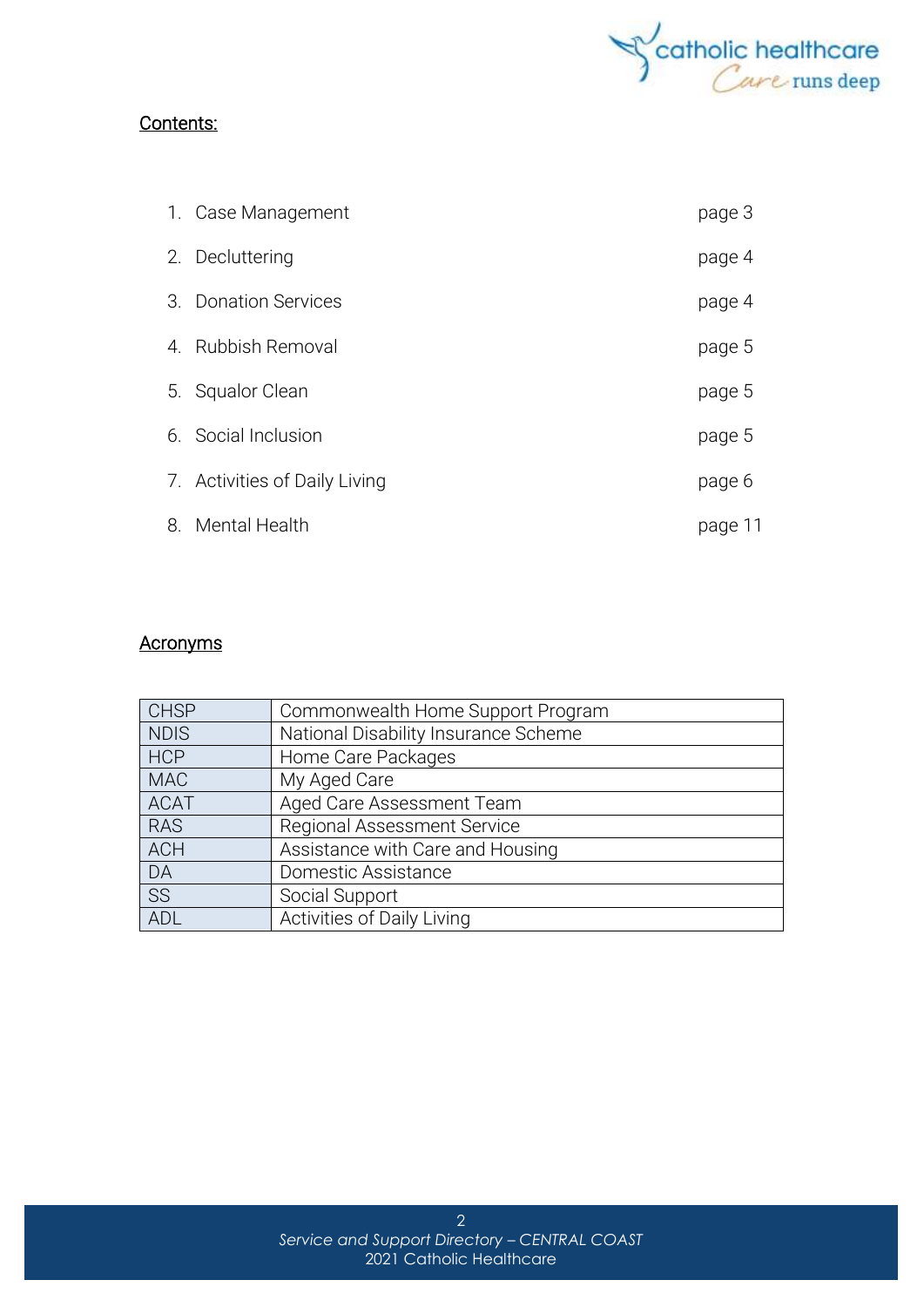

#### CASE MANAGEMENT

• Case management is a collaborative process of assessment, planning, implementation, coordination, facilitation and advocacy for options and services required to meet an individual's holistic (health and human service) needs

| Provider                          | Support/Assistance        | <b>Contact Details</b> |
|-----------------------------------|---------------------------|------------------------|
| <b>Catholic Healthcare</b>        | Case Management           | 1800 225 474           |
|                                   | CHSP funded               |                        |
|                                   | Home Care Packages        |                        |
|                                   | <b>Private Services</b>   |                        |
| Sue Mann's Nursing and            | Case management           | 4365 3200              |
| Community Care, Erina             | CHSP funded               |                        |
|                                   | NDIS supported service    |                        |
| Living Made Easy, Central         | Case management           | 02 4346 4080           |
| Coast                             | HCP provider              |                        |
| <b>Just Better Care Central</b>   | Case management           | 02 4331 0200           |
| Coast                             | HCP provider              |                        |
| <b>Australian Unity Home Care</b> | Case management           | 1300 160 170           |
| Services, Central Coast           | HCP provider              |                        |
|                                   | CHSP funded               |                        |
| Hammond Care,                     | Case management           | 1800 826 166           |
| HammondAtHome, Central            | HCP provider              |                        |
| Coast                             |                           |                        |
| Relative Care Home Support        | Case management           | 4339 7446              |
| Services, Central Coast           | HCP provider              |                        |
| Adssi In-home Support,            | Case management           | 1300 578 478           |
| Wyong area                        | HCP provider              |                        |
| <b>Coast Community</b>            | Case management           | 4343 1888              |
| Connections, Ageing &             | HCP provider              |                        |
| disability Services,              |                           |                        |
| Community Options, Gosford        |                           |                        |
| area                              |                           |                        |
| Home Instead Senior Care,         | Case management           | 4342 3477              |
| <b>Central Coast</b>              | HCP provider              |                        |
| <b>Wesley Mission Community</b>   | Case management           | 4352 3880              |
| Support Services, Tuggerah        | HCP provider              |                        |
| & Surrounding areas               |                           |                        |
| Uniting, Central Coast Home       | Case management           | 1800 864 846           |
| & Community Care, Central         | HCP provider              |                        |
| Coast local government area       | CHSP funded               |                        |
| The Benevolent Society            | Case management           | 1800 236 762           |
| Disability Services, Gosford      | NDIS coordination support |                        |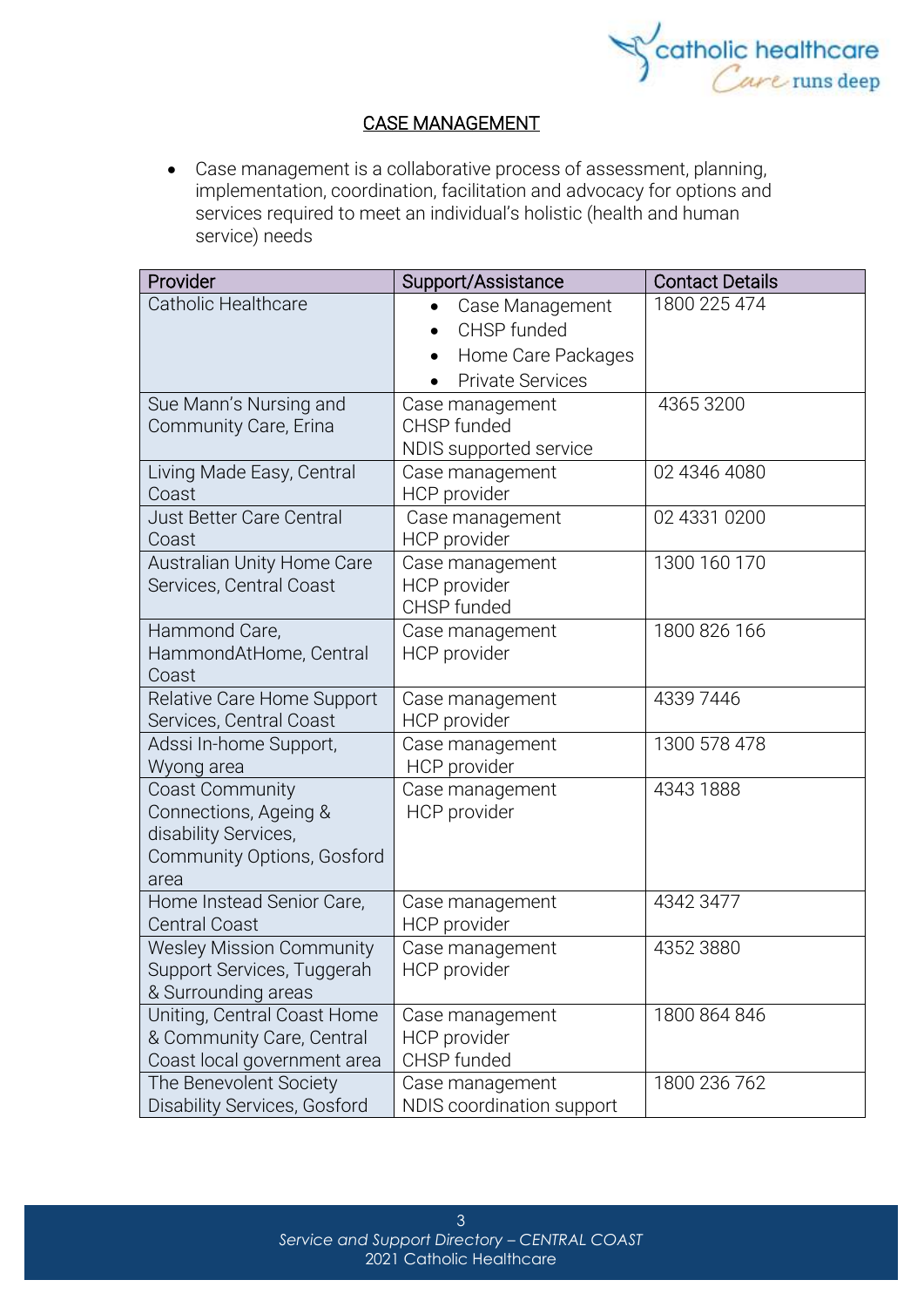

#### DECLUTTERING:

- To remove clutter from a room, an area, etc
- Working through the process of letting go of items, to be able to use spaces of the home (and around the property) for it's intended purpose

| Provider                          | Support/Assistance        | <b>Contact Details</b> |
|-----------------------------------|---------------------------|------------------------|
| Living Made Easy, Central         | Domestic Assistance       | 02 4346 4080           |
| <b>Coast Private</b>              | HCP provider              |                        |
| <b>Australian Unity Home Care</b> | Domestic Assistance       | 1300 160 170           |
| Services, Central Coast           | HCP provider              |                        |
|                                   | <b>CHSP</b> funded        |                        |
| Adssi In-home Support,            | Domestic Assistance       | 1300 578 478           |
| Wyong area                        | HCP provider              |                        |
| Home Instead Senior Care,         | Domestic Assistance       | 4342 3477              |
| <b>Central Coast</b>              | HCP provider              |                        |
| Uniting, Central Coast Home       | Domestic assistance       | 1800 864 846           |
| & Community Care, Central         | HCP provider              |                        |
| Coast local government            | CHSP funded               |                        |
| area                              |                           |                        |
| New Horizons Enterprises,         | Domestic assistance       | 43111444               |
| <b>Central Coast Branch</b>       | NDIS coordination support |                        |
| Sue Mann's Nursing and            | Domestic assistance       | 43653200               |
| Community Care, Erina             | <b>CHSP</b> funded        |                        |
|                                   | NDIS supported service    |                        |
| Woy Woy Peninsula                 | Domestic Assistance       | 43418837               |
| Neighbourhood Service             | Volunteer funded          |                        |
| Southern Cross Care,              | Domestic Assistance       | 1800 870 427           |
| <b>Central Coast</b>              | <b>HCP</b> provider       |                        |
|                                   | CHSP funded               |                        |
| Integrated living Australia,      | Domestic assistance       | 1300 782 896           |
| Woy Woy                           | CHSP funded               |                        |

#### DONATION SERVICES

| Provider                        | Support/Assistance      | <b>Contact Details</b> |
|---------------------------------|-------------------------|------------------------|
| <b>Salvation Army Community</b> | Clothing                | 1300 371 288           |
| Services Centre, Central        | Food parcels            |                        |
| Coast                           | Eftpos vouchers         |                        |
|                                 | Clothing                |                        |
|                                 | Furniture               |                        |
| <b>Coast Shelter Community</b>  | Free restaurant meal    | 4325 3540              |
| Centre, Central Coast           |                         |                        |
| Samaritans Foundation,          | <b>Emergency Relief</b> | 0437 585 001           |
|                                 | Clothing                |                        |
|                                 | Food parcels            |                        |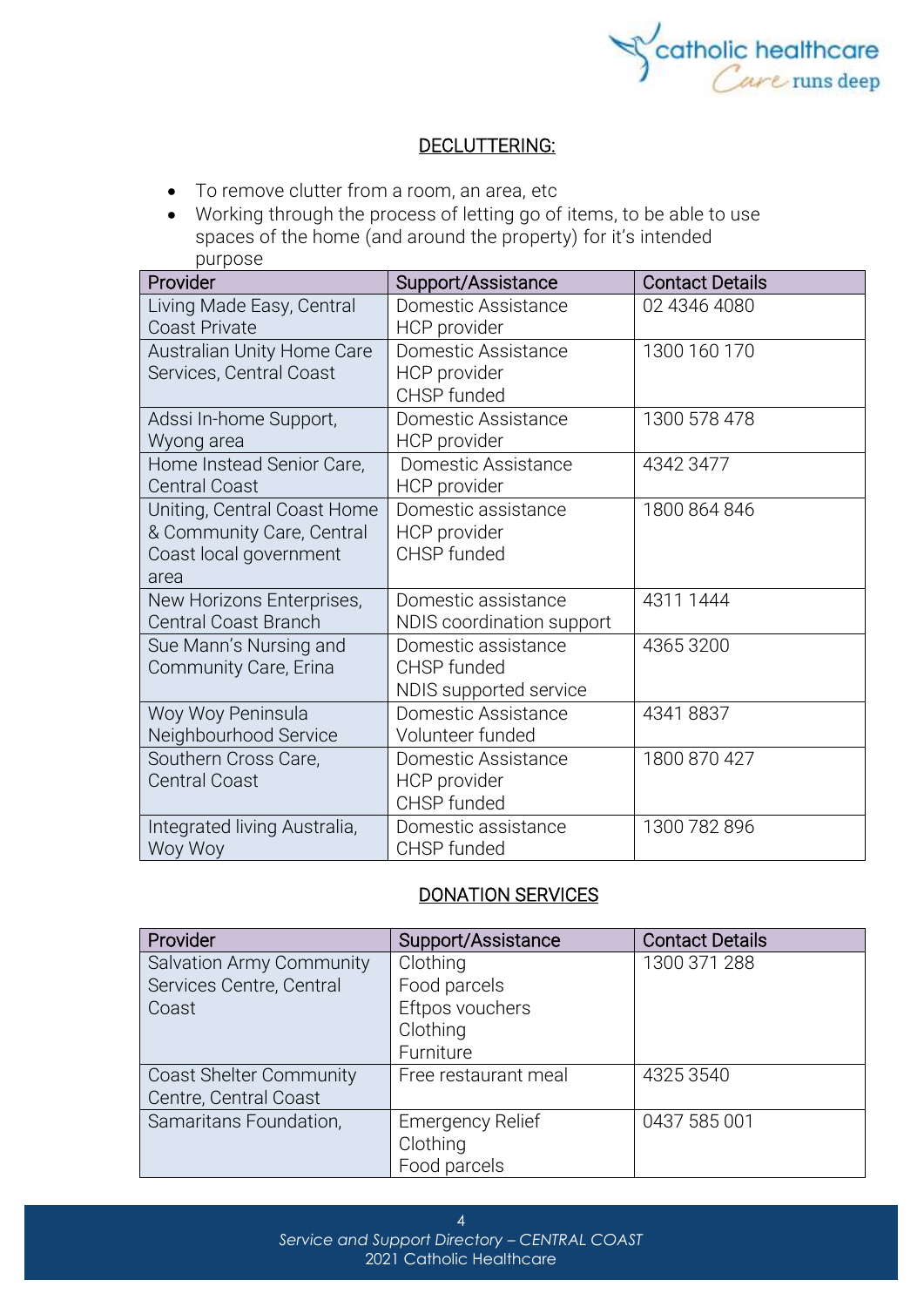

|                             | Food vouchers<br><b>Bill assistance</b> |              |
|-----------------------------|-----------------------------------------|--------------|
|                             |                                         |              |
| Bateau Bay Neighbourhood    | Low-cost food items                     | 43327450     |
| Centre, Bateau Bay &        | Clothing                                |              |
| surrounding areas           |                                         |              |
| Toukley Neighbourhood       | Clothing                                | 4396 1555    |
| Centre, Central Coast       | Food parcels                            |              |
| Council area                | Laundry services                        |              |
| The Father's Table, Central | Lunch                                   | 0406 947 767 |
| Coast Council area          | Dinner                                  |              |
|                             | Clothing                                |              |
|                             | Food parcels                            |              |

#### RUBBISH REMOVAL:

| Provider                                           | <b>Contact Details</b> |
|----------------------------------------------------|------------------------|
| Hoarder Clean up, Central Coast                    | 0416 898 507           |
| ACE clearout services, Hoarding and Squalor Clean, | 0416 206 429           |
| <b>Central Coast</b>                               |                        |
| <b>Central Coast Skips</b>                         | 4342 4729              |
| Kerbside Collection, Central Coast Council         | 1300 126 278           |
| Central Coast Rubbish Removal                      | 0428 026 877           |
| Tip Fast Rubbish Removal, Skip Bin Hire, Gosford   | 4339 1752              |

#### SQUALOR CLEAN:

| Provider                                            | <b>Contact Details</b> |
|-----------------------------------------------------|------------------------|
| National Trauma & Crime Scene Cleaning              | 0488 007 675           |
| Cleansleep, Central Coast                           | 1800 557 868           |
| ACE clear out services, Hoarding and Squalor Clean, | 0416 206 429           |
| <b>Central Coast</b>                                |                        |
| <b>Biohazard, Central Coast</b>                     | 1300 246 429           |

#### SOCIAL INCLUSION:

• Social [inclusion](https://www.collinsdictionary.com/dictionary/english/inclusion) is the act of making all groups of people within a society [feel](https://www.collinsdictionary.com/dictionary/english/feel) valued and [important.](https://www.collinsdictionary.com/dictionary/english/important)

| Provider                   | Support/Assistance   | <b>Contact Details</b> |
|----------------------------|----------------------|------------------------|
| Catholic Healthcare        |                      |                        |
| Australian Unity Home Care | Social support       | 1300 160 170           |
| Services, Central Coast    | Social company       |                        |
|                            | Shopping & transport |                        |
|                            | services             |                        |
|                            | HCP provider         |                        |

5 *Service and Support Directory – CENTRAL COAST* 2021 Catholic Healthcare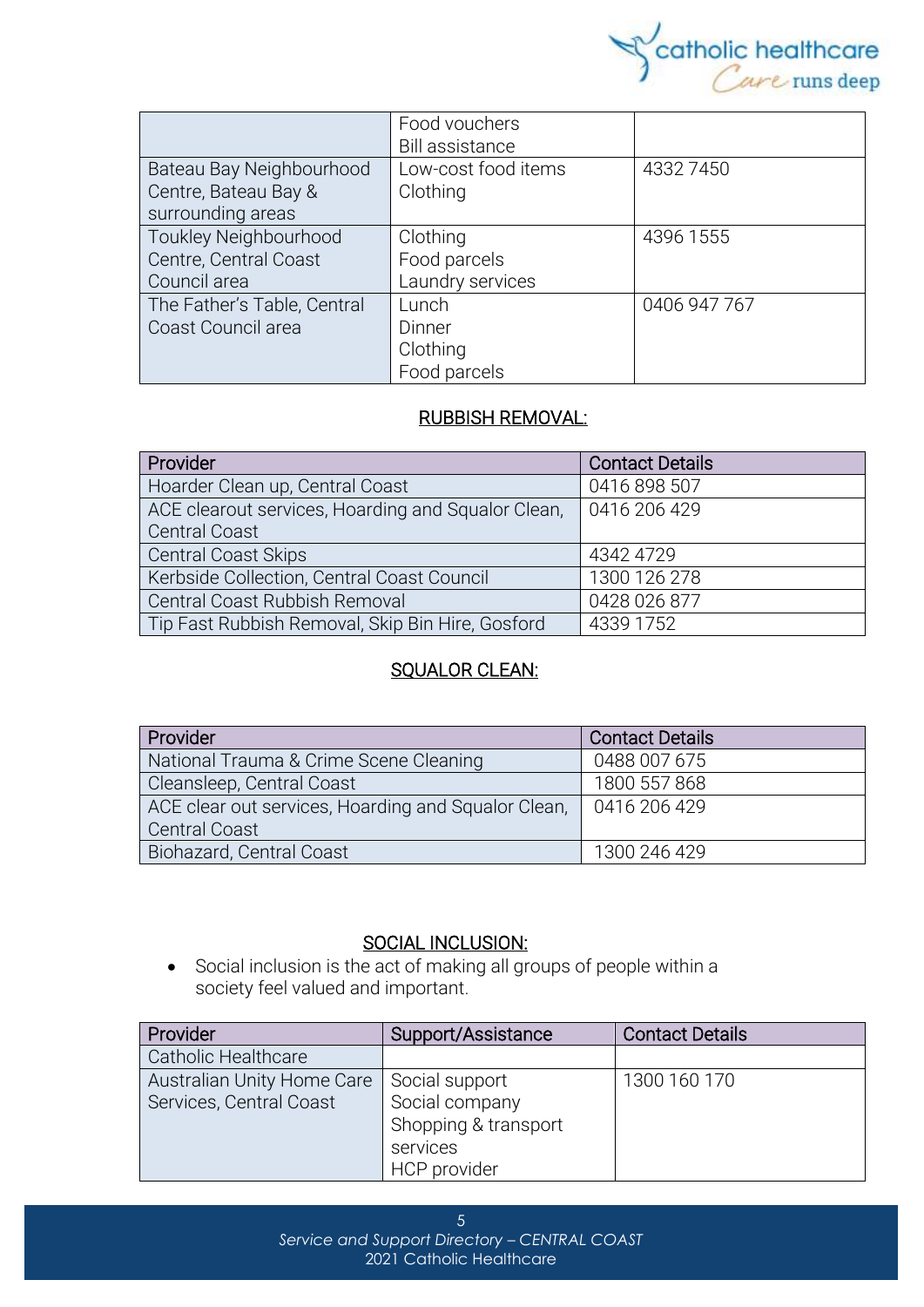

|                                   | CHSP funded                      |              |
|-----------------------------------|----------------------------------|--------------|
| Adssi In-home Support,            | Community social support         | 1300 578 478 |
| Wyong area                        | <b>HCP</b> provider              |              |
| Home Instead Senior Care,         | Social support                   | 4342 3477    |
| <b>Central Coast</b>              | companionship services           |              |
|                                   | HCP provider                     |              |
| <b>Wesley Mission</b>             | Outreach visiting support        | 4352 3880    |
| <b>Community Support</b>          | service                          |              |
| Services, Tuggerah &              | HCP provider                     |              |
| Surrounding areas                 |                                  |              |
| Uniting, Central Coast            | <b>Health Living for Seniors</b> | 1800 864 846 |
| Home & Community Care,            | social program                   |              |
| <b>Central Coast local</b>        | HCP provider                     |              |
| government area                   | CHSP funded                      |              |
| New Horizons Enterprises,         | Social and community             | 4311 1444    |
| <b>Central Coast Branch</b>       | support programs                 |              |
|                                   | <b>NDIS</b> coordination         |              |
|                                   | support                          |              |
| Southern Cross Care,              | Social and community             | 1800 870 427 |
| <b>Central Coast</b>              | support                          |              |
|                                   | HCP provider                     |              |
|                                   | CHSP funded                      |              |
| <b>Central Coast Local Health</b> | Active lifestyle support         | 4320 9700    |
| District, Health Promotion        |                                  |              |
| Unit                              |                                  |              |
| Little Bay Coast Centre for       | Creative activities and          | 9311 4886    |
| Seniors                           | programs                         |              |
|                                   | Fitness groups                   |              |
|                                   | Walking groups                   |              |
| Just Better Care Central          | Social and Lifestyle             | 02 4331 0200 |
| Coast                             | Services                         |              |
|                                   | <b>HCP</b> provider              |              |
|                                   | NDIS supported                   |              |
| Coastlink, Central Coast          | Day programs                     | 4321 1022    |
|                                   | Community and social             |              |
|                                   | supports                         |              |
|                                   | CHSP funded                      |              |
|                                   | <b>NDIS</b> supported            |              |

#### *ACTIVITIES OF DAILY LIVING (ADL's)*

• Activities of daily living (ADLs), as the name implies, are activities necessary for maintaining an independent lifestyle with a high quality of life.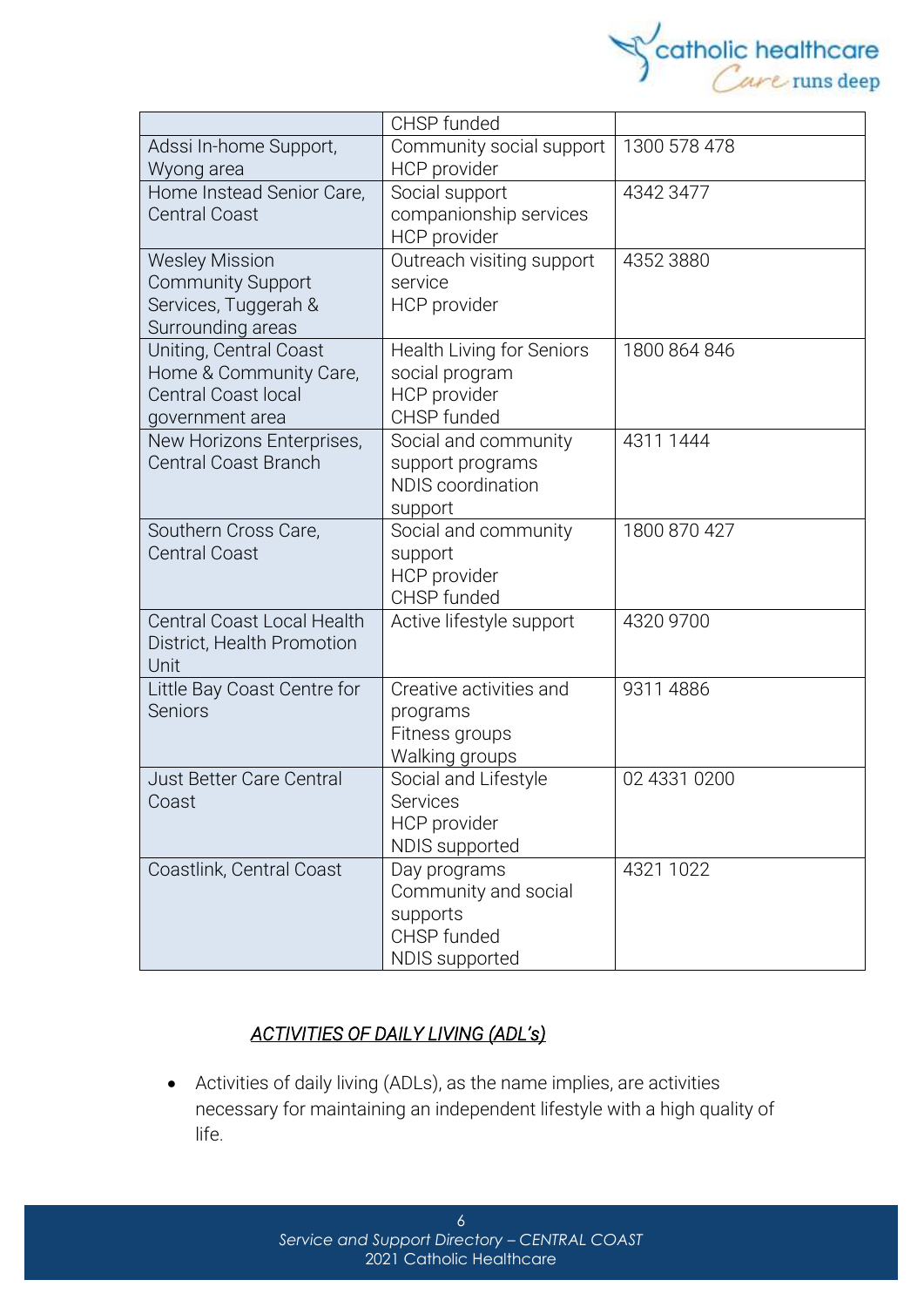

#### What are the activities of daily living*?*

| Functional<br>mobility: | To move about freely and safely.                                                                   |
|-------------------------|----------------------------------------------------------------------------------------------------|
| Feeding                 | To feed oneself                                                                                    |
| Personal hygiene:       | To manage aspects of personal hygiene, such as bathing,<br>grooming, dressing, and brushing teeth. |
| Home                    | To manage tasks around the home such as taking out the                                             |
| maintenance:            | rubbish, cleaning the kitchen, cleaning the bathroom,                                              |
|                         | vacuuming/mopping, making sure food in the fridge and pantry is<br>current, watering plants.       |
| Managing                | assistance may be required in getting prescriptions, keeping                                       |
| medications:            | medications up to date and taking medications on time and in the                                   |
|                         | right dosages.                                                                                     |
| Managing                | managing assistance with bank balances, cheque books and                                           |
| finances:               | paying bills on time                                                                               |
| Communicating           | managing the household's phone and mail, making the home                                           |
| with others:            | hospitable and welcome for visitors.                                                               |
| Companionship           | this is important as it reflects on the help that may be needed to                                 |
| and mental              | keep a person in a positive frame of mind.                                                         |
| support:                |                                                                                                    |
| Safety procedure        | in the event of an emergency, a well-planned emergency                                             |
| and emergency           | procedure should be designed; as well as emergency contacts                                        |
| responses:              | known in case of any events.                                                                       |
|                         |                                                                                                    |

#### *How can the teaching of ADL's be done through regular support services?*

| Functional mobility: | Identifying if the individual can navigate their hallways free of |
|----------------------|-------------------------------------------------------------------|
|                      | clutter and get assistive devices such as walkers through         |
|                      | doorways; a few changes might be necessary such as                |
|                      | doorway modifications and ramps; removing floor runners           |
|                      | and rugs helps eliminate potential tripping hazards.              |
|                      |                                                                   |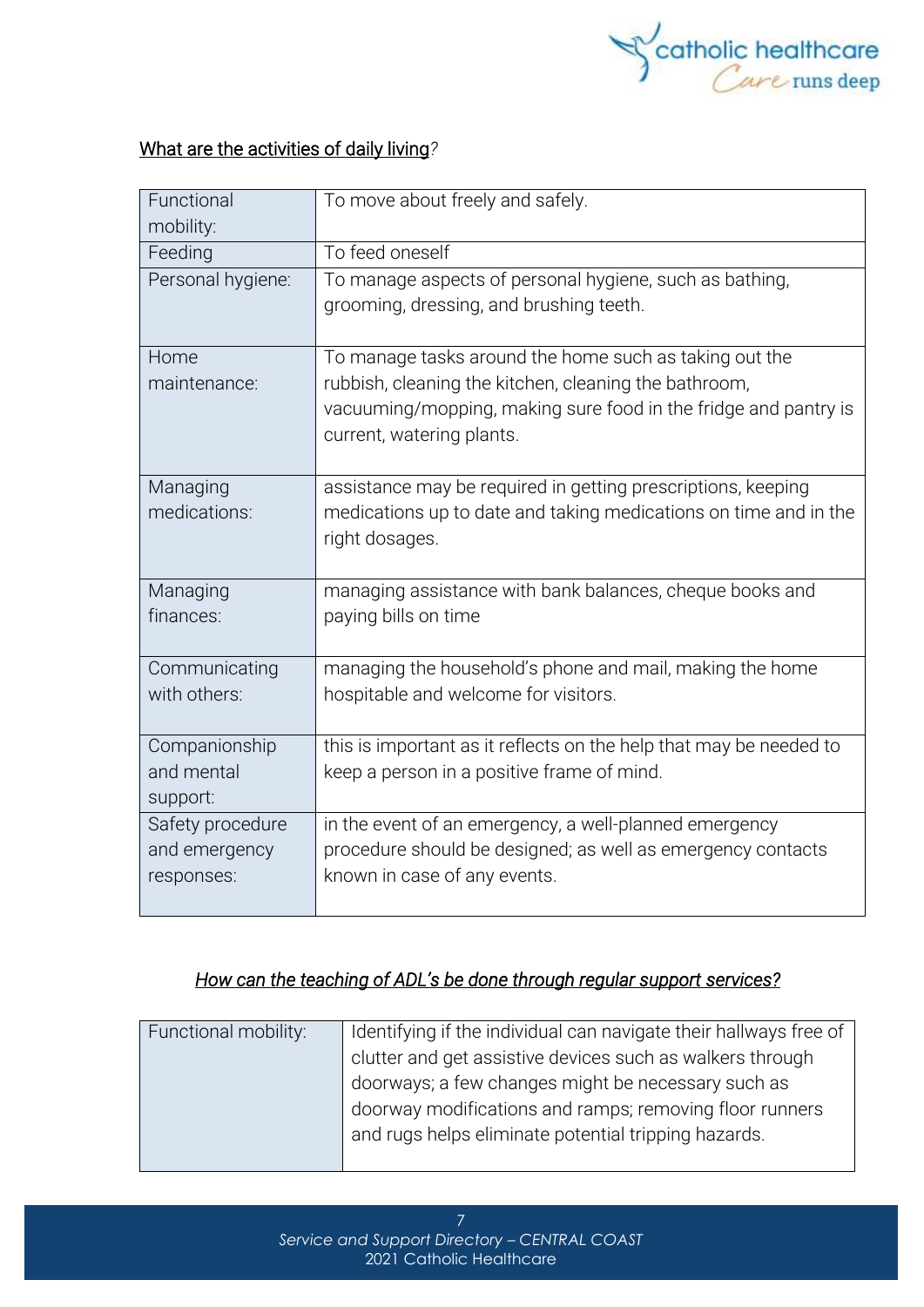

|          | Assisting a client to develop and implement a personal<br>organizing plan, including categories for discarded items.<br>Include a list of tasks and a plan for where to keep objects<br>and papers. Preparation includes assembling materials<br>needed for filing and storing items.<br>Take a photo of the area before starting the declutter. Ask<br>yourself questions about each item, such as 'Have I used<br>this in the last year? Is this something to give away or trash?'<br>Refer to your photo and celebrate your victories.<br>Break big tasks into smaller tasks (bathroom-> 1 drawer)<br>Set a calendar to follow and start with small time increments<br>(10-15 minutes); limit any distractions (phone, TV, radio);<br>take a break when your timer goes off and then repeat while<br>increasing the amount of time |
|----------|---------------------------------------------------------------------------------------------------------------------------------------------------------------------------------------------------------------------------------------------------------------------------------------------------------------------------------------------------------------------------------------------------------------------------------------------------------------------------------------------------------------------------------------------------------------------------------------------------------------------------------------------------------------------------------------------------------------------------------------------------------------------------------------------------------------------------------------|
|          | Know your options by locating a recycling centre, donation<br>locations, donation centres that will pick items up, rubbish<br>removal days                                                                                                                                                                                                                                                                                                                                                                                                                                                                                                                                                                                                                                                                                            |
| Feeding: | Meal preparation and clean-up. Services that offer DA can<br>support a person in preparing and enjoying their meals.<br>Whether they have dietary needs, need inspiration with meal<br>plans, or would just like help with their cooking and clean-up.<br>Social support is also provided for those who would like<br>support during grocery shopping, unpacking of groceries,<br>and company while cooking something. This is important for<br>seniors to ensure they are receiving the appropriate nutrients<br>to support their health all wellbeing.                                                                                                                                                                                                                                                                              |
|          | Meals on Wheels is an option for those who are unable to<br>prepare their own meals. The organisation specializes in<br>meal delivery for people aged over 65, as well as CHSP<br>clients, HCP clients, NDIS clients and full fee-paying clients.<br>Kindly reminding clients of food safety and cross                                                                                                                                                                                                                                                                                                                                                                                                                                                                                                                                |
|          | contamination; and how their health can be affected if cross<br>contamination of certain foods occur.                                                                                                                                                                                                                                                                                                                                                                                                                                                                                                                                                                                                                                                                                                                                 |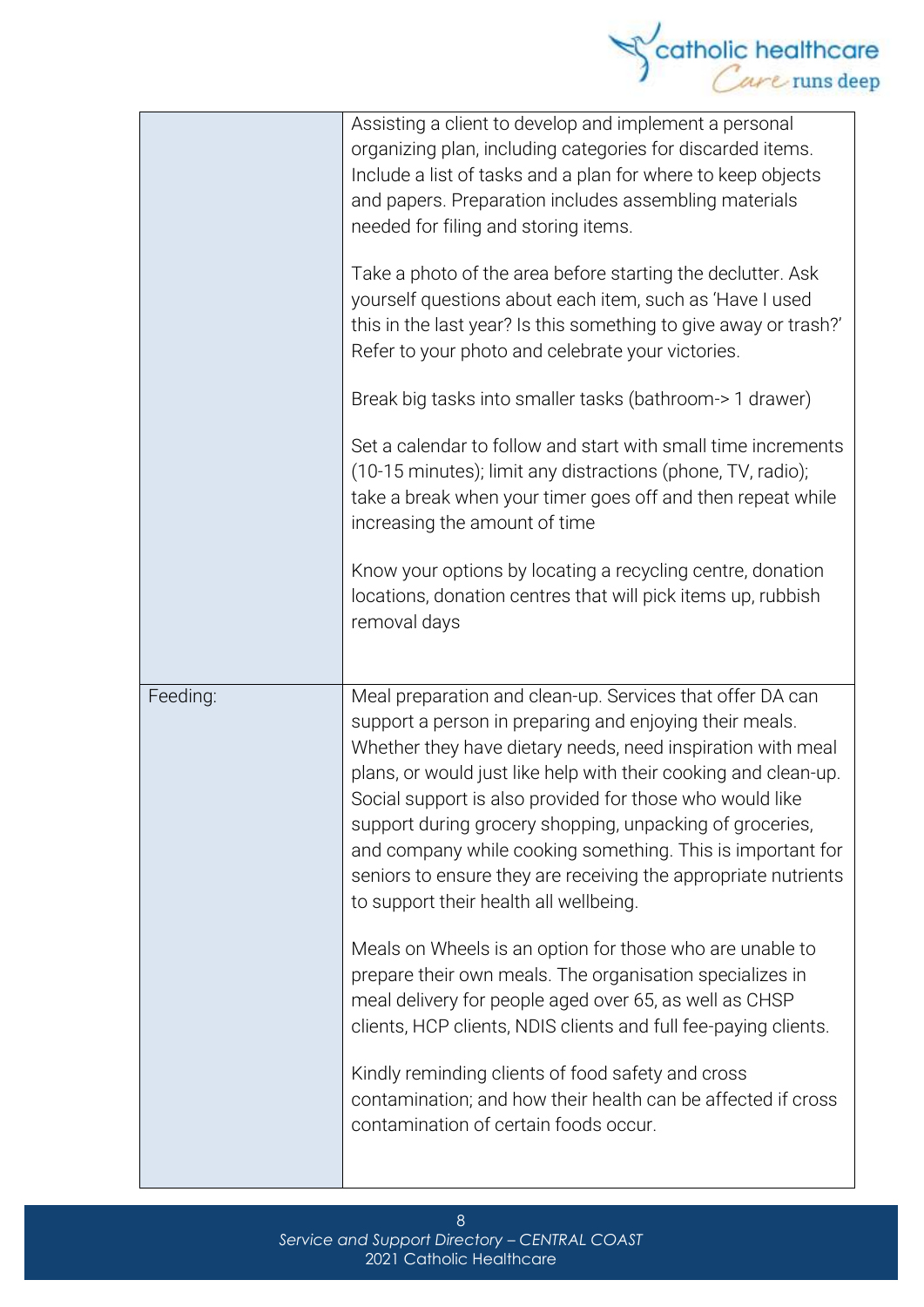

| Personal Hygiene: | Services may include oral care, toileting, grooming,<br>showering, dressing, and undressing, and general mobility. A<br>care worker may be able to assist with personal care needs<br>with complete respect for a person's privacy and dignity.<br>Assistance can include getting in and out of bed, managing<br>continence and providing assistance using continence aids<br>and appliances.<br>Providing easier clothing/shoes for the individual to wear if<br>you notice it has become increasingly difficult for them to<br>undress. Solutions could include pants/shorts with elastic<br>waistbands, shoes with Velcro fasteners rather than laces.<br>Implementing home strategies for a person to shower<br>without fear of falling or slipping, such as grab bars, non-slip<br>floor mats or a shower chair. If a person still feels uneasy<br>with these installations, then a care worker is able to provide<br>assistance with showering.                                                                         |
|-------------------|-------------------------------------------------------------------------------------------------------------------------------------------------------------------------------------------------------------------------------------------------------------------------------------------------------------------------------------------------------------------------------------------------------------------------------------------------------------------------------------------------------------------------------------------------------------------------------------------------------------------------------------------------------------------------------------------------------------------------------------------------------------------------------------------------------------------------------------------------------------------------------------------------------------------------------------------------------------------------------------------------------------------------------|
| Home maintenance: | Support is there for clients who need assistance with<br>anything from putting a load of laundry in the washing<br>machine, to folding clothes, making their bed, sweeping the<br>front paths, vacuuming, mopping, wiping kitchen benches,<br>cleaning toilets, and watering their plants. A care worker can<br>work with the client to show them how it can be done, or can<br>help assist with simple tasks such as setting up the vacuum<br>cleaner, how to empty the vacuum cleaner once its full, filling<br>and emptying a mop bucket after each use, washing all the<br>towels/cleaning cloths after use etc.<br>Being able to provide clients with different options on how to<br>pack washing away, by either hanging their clothes with<br>clothes hangers, or folding them away.<br>Working with a client to organize their kitchen<br>cupboards/pantry into categories, such as keeping plates<br>together, cutlery together, cups etc. Cleaning the<br>fridge/freezer and pantry and checking for current dates. |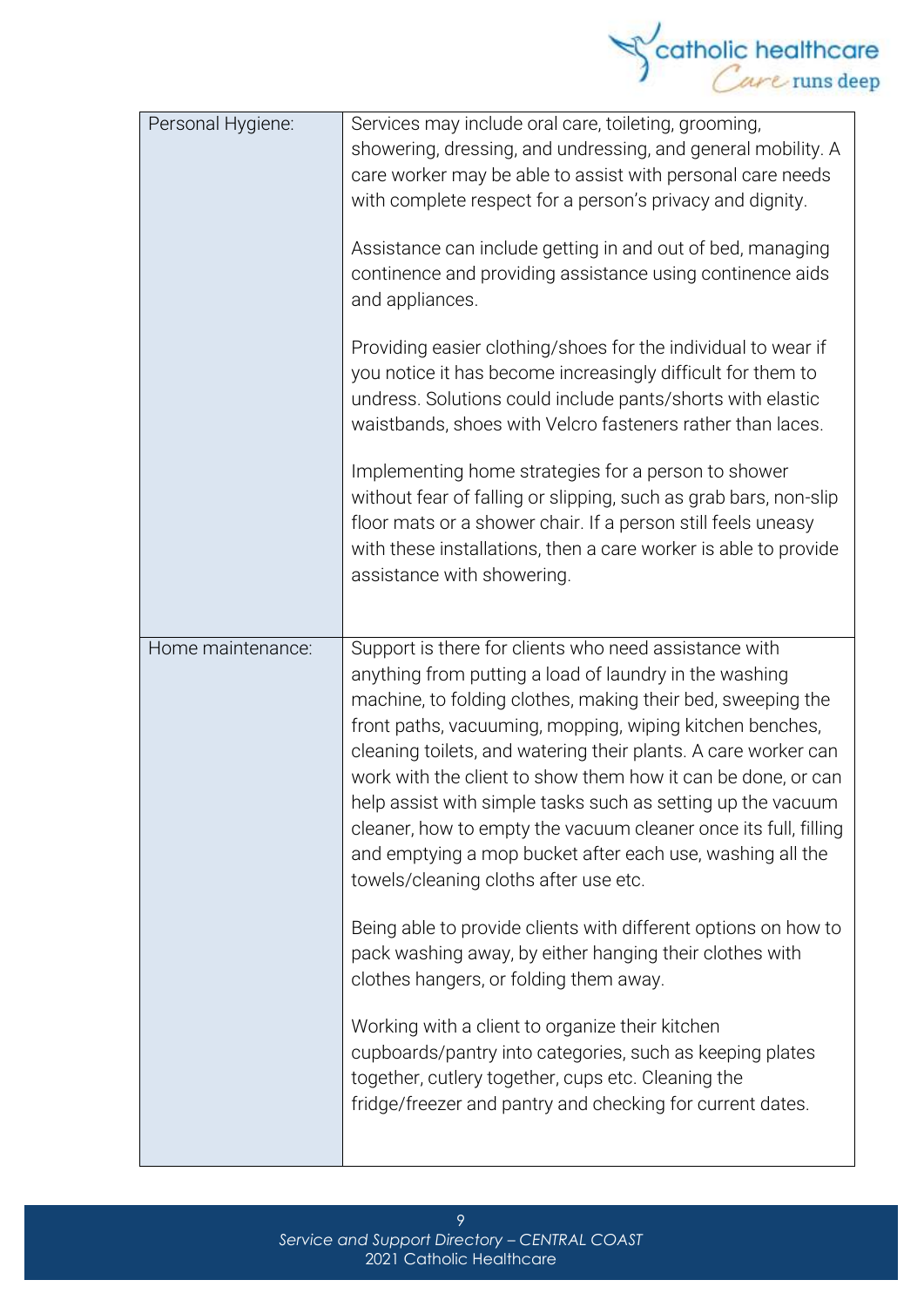

| Managing<br>medications:                    | Transport can be arranged through an organisation to assist<br>with a client to access pharmacies to pick up their<br>medication.                                                                                                                                                                                                                                                                                                                                                                                                                                                                                                                                             |
|---------------------------------------------|-------------------------------------------------------------------------------------------------------------------------------------------------------------------------------------------------------------------------------------------------------------------------------------------------------------------------------------------------------------------------------------------------------------------------------------------------------------------------------------------------------------------------------------------------------------------------------------------------------------------------------------------------------------------------------|
| Managing finances:                          | A case manager can assist the individual to sort through and<br>organize any bills, categorized by paid, unpaid and/or<br>overdue.<br>Suggestions for storing the bills such as in a folder or filing<br>cabinet can be arranged with the individual.                                                                                                                                                                                                                                                                                                                                                                                                                         |
| Communicating with<br>others:               | Communication is fundamental to human interaction. Care<br>workers can assist individuals in managing their calendar<br>and appointments, and sharing family updates by post,<br>technology or replying to messages<br>Keeping a large calendar with clearly marked dates and<br>appointment times can create a greater sense of control and<br>order.<br>Teaching an individual how to use technology such as zoom<br>and searching internet links and YouTube videos                                                                                                                                                                                                        |
| Companionship and<br>mental health support: | Communication impairment can alienate people from their<br>regular activities, and relationships can lead to withdrawal,<br>isolation, and depression.<br>Care plans can be created with individuals to support their<br>social interaction and communication. It is important to<br>understand why a person is experiencing difficulty in<br>communicating and try and lessen the effects.<br>This could include finding out what a person's interests are<br>and linking them to social groups within the community.<br>Suggesting ways for a person to express their feelings, such<br>as drawing or keeping journal entries, or meditating as a<br>form of stress relief. |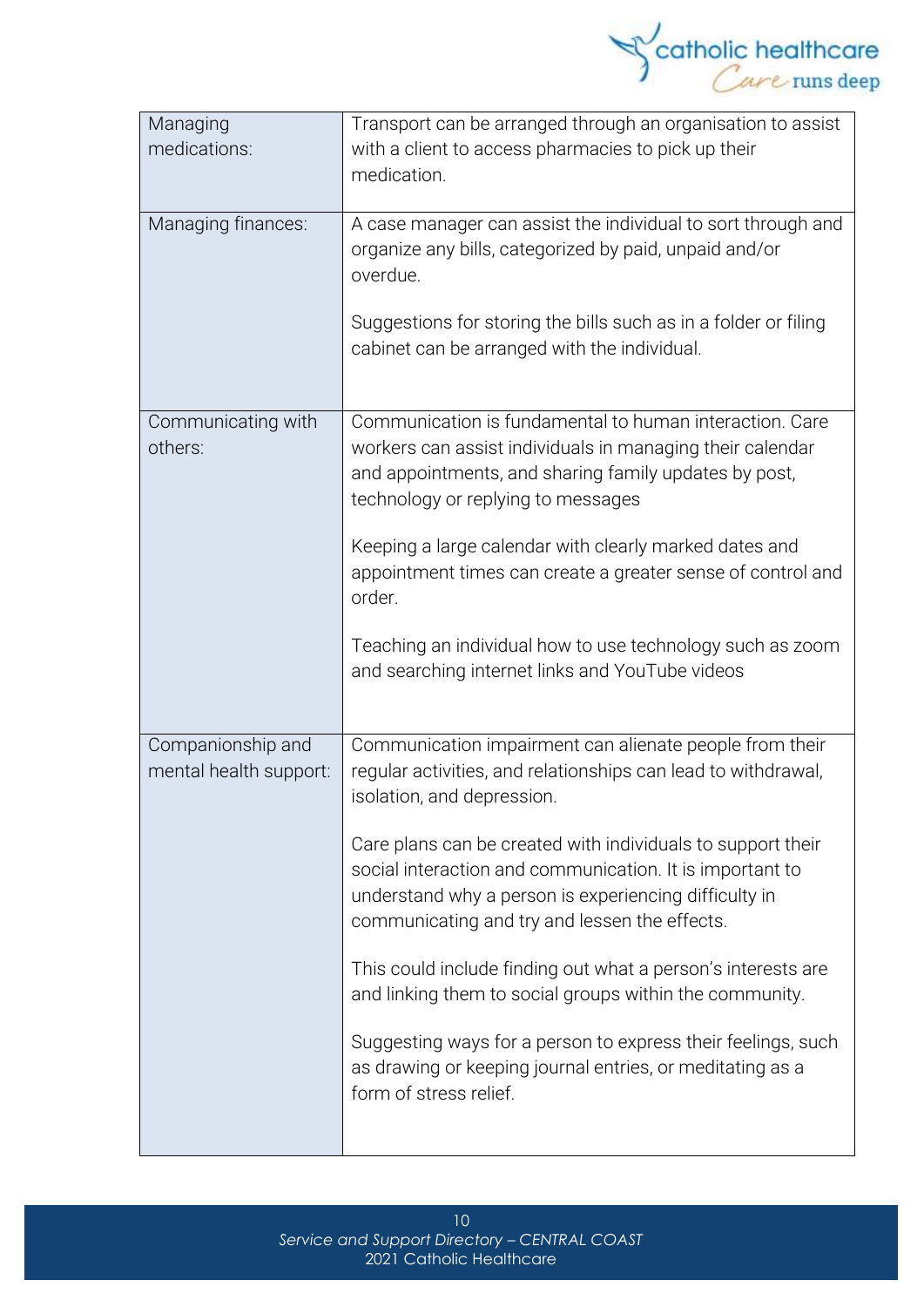

| Safety procedure and | Fitting medical alert systems in case of emergency when         |  |
|----------------------|-----------------------------------------------------------------|--|
| emergency responses: | there is a communication barrier                                |  |
|                      |                                                                 |  |
|                      | Hearing impaired phones and hearing aids can help a person      |  |
|                      | remain independent while ensuring their safety is protected.    |  |
|                      |                                                                 |  |
|                      | Going through a fire escape route with an individual so they    |  |
|                      | become familiar of it in case of emergency. If an individual    |  |
|                      | has a lot of items in the home, working with the individual to  |  |
|                      | ensure their safety is the top priority is extremely important. |  |
|                      | Devising a plan with the individual to create clear pathways    |  |
|                      | so there is a clutter free entry and exit in the home would be  |  |
|                      | recommended.                                                    |  |

#### Mental Health Care Plan

#### What is it?

A mental health care plan is a support plan for someone who is going through mental health issues. If a doctor agrees that you need additional support, you and the doctor will make the plan together.

#### A mental health care plan might include:

- A referral to an expert, like a psychologist
- The types of mental health care that can support you
- Other strategies to improve and maintain your mental health

If you have a mental health care plan, the Government will pay some or all of the cost of up to ten sessions with a mental health expert in a year. You can get that through the [Medicare](https://headspace.org.au/blog/how-to-get-a-medicare-card-old/) rebate.

#### Who do I contact for a Mental Health Care Plan?

This needs to be done by your GP (general practitioner). When you book an appointment with your doctor tell them you want to talk about a mental health care plan.

Then, at the appointment, talk to your doctor about what's been going on. It helps to be as open and honest as possible. Your doctor might ask you to fill out a questionnaire about how you've been feeling to work out the best support for you. Your doctor will then refer you to a psychologist that they know of, or you can find your own.